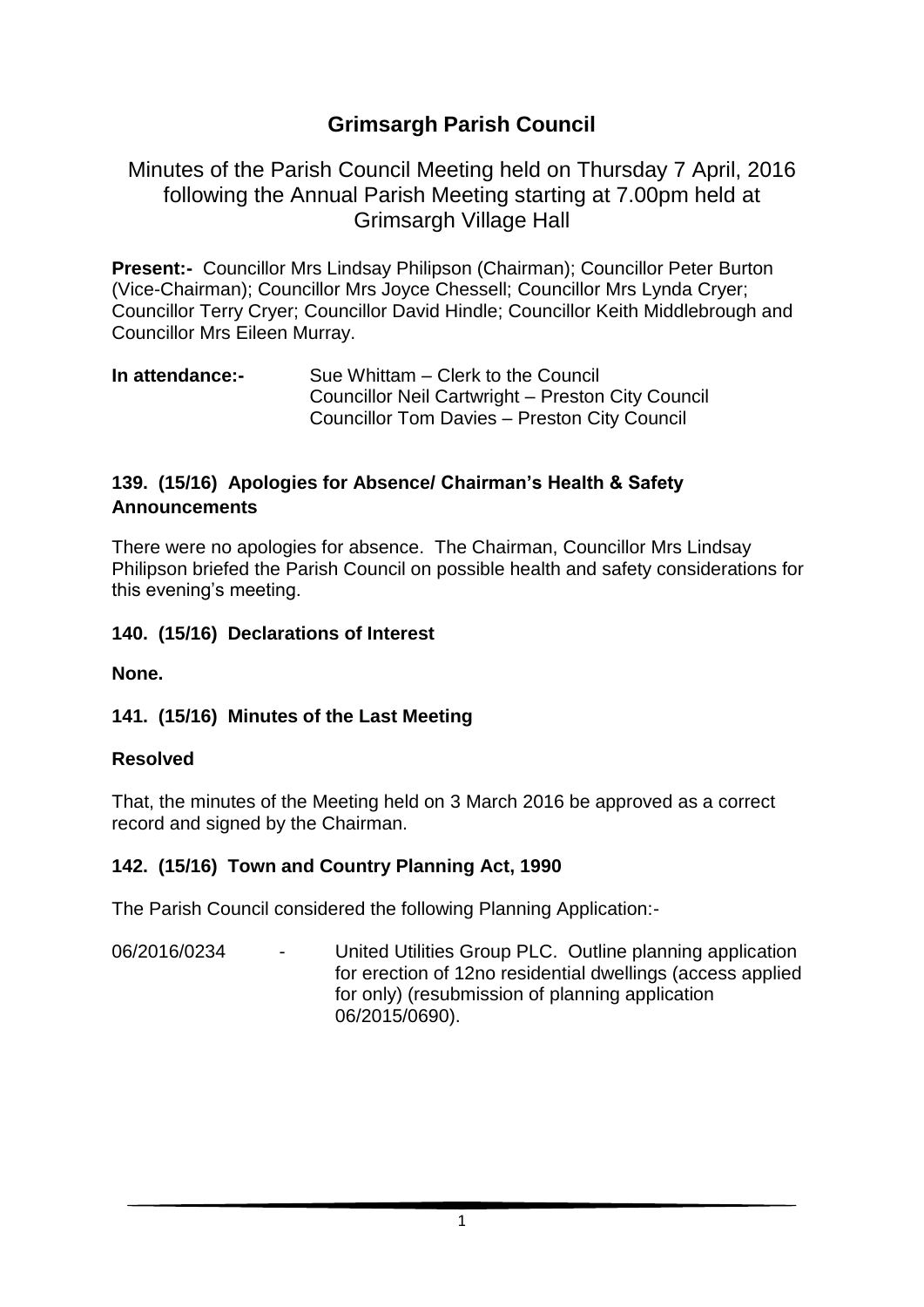With regard to Planning Application 06/2016/0234 the Clerk had circulated to the Parish Council a copy of their response to the original application reference 06/2015/0690. It was unanimously agreed to support this Planning Application and that the response to Planning Application 06/2015/0690 would form the basis of their response to the latest application. In addition it was agreed to include a paragraph on the affordable housing part of the application as this was the reason why the original application had been refused, and to emphasise that any housing development in Grimsargh should be sympathetic to the surrounding area and that the residents and the Parish Council did not want any affordable housing to form part of this development. The Parish Council unanimously agreed that this application was totally compliant with the affordable housing policy and the amount of monies offered by UU to provide off-site affordable housing was calculated by the correct formula used by Preston City Council.

It was noted that flyers to keep people up to date about this application and to encourage support had been delivered to local residents and a link to our website had been included on our Facebook Page.

Councillor David Hindle was going to speak to his contacts at RSPB and other notable organisations to obtain their support. The Chairman, Councillor Mrs Lindsay Philipson reminded everyone to put in their individual letters of support if they wished.

The following application was noted by the Parish Council:-

06/2016/0186 - 252 Longridge Road, Grimsargh. Erection of extension to side of dwelling following demolition of garage.

It was further reported that the Parish Council had received details of a consultation on the Preston City Centre Area Action Plan 2012-26 – Proposed Main Modifications (Examination Library Reference EL5.001). The consultation period was for six weeks starting on Friday 18 March until Friday 29 April 2016. The Parish Council had no comments to make on this consultation.

#### **Resolved**

**1)** That with regard to Planning Application 06/2016/0234, that the Parish Council unanimously agreed to support this Planning Application and that the response to Planning Application 06/2015/0690 would form the basis of their response to the latest application. In addition it was agreed to include a paragraph on the affordable housing part of the application as this was the reason why the original application had been refused, and to emphasise that any housing development in Grimsargh should be sympathetic to the surrounding area and that the residents and the Parish Council did not want any affordable housing to form part of this development. The Parish Council unanimously agreed that this application was totally compliant with the affordable housing policy and the amount of monies offered by UU to provide offsite affordable housing was calculated by the correct formula used by Preston City Council.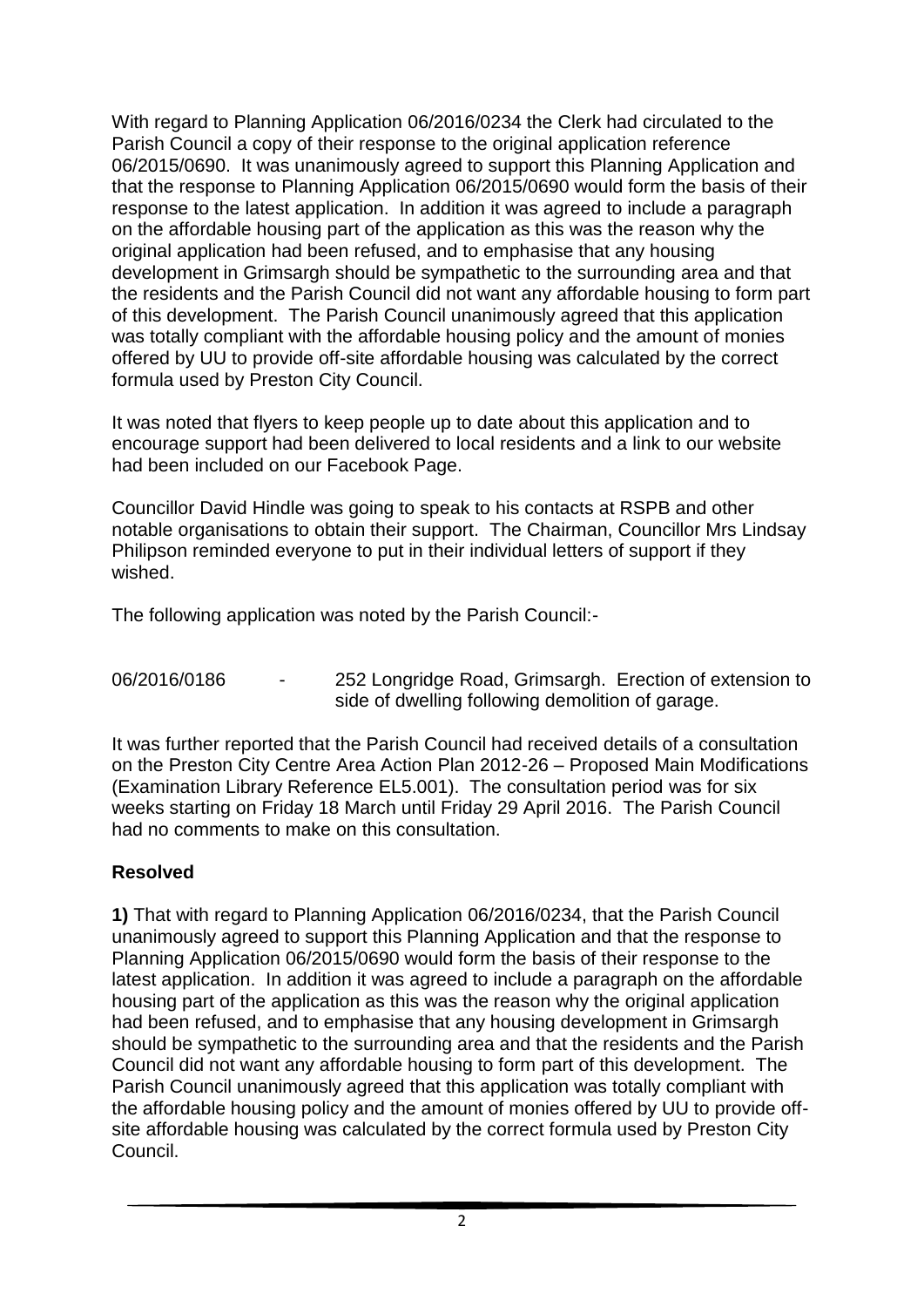**2)** The Parish Council agreed to note Planning Application 06/2016/0186.

**3)** That with regard to the consultation on the Preston City Centre Area Action Plan 2012-26 – Proposed Main Modifications (Examination Library Reference EL5.001), the Parish Council had no comments to make on this consultation.

#### . **143. (15/16) Report from the Community Engagement Working Group**

The Chairman, Councillor Mrs Lindsay Philipson presented the report from the Community Engagement Working Group from their meeting held on 17 March 2016. A copy of the report had been circulated to the Parish Council with their Agenda. It was noted that a number of items on the report appeared as separate Agenda items at tonight's meeting as these required possible financial expenditure.

With regard to the Summer Newsletter the following items were suggested for inclusion:-

Planning – Grimsargh Wetlands (Eileen) and Gladmans Appeal (Lindsay) Tribute to David Leech (Sue/family) CCTV (Terry) Defibrillators - if any progress (Peter/Keith/Terry) Solar Farm Contribution (Eileen) Cash Project Group (Peter/Keith/Terry) Field Day Promotion (Jayne Woollam) St Michaels Tercentenary – remaining events (Jayne Woollam) Best Kept Village (Lindsay) School Footpath extension (Lindsay) Grants since last edition – suggested this should be a standing item in future. (Lindsay/Sue) Spotlight on – Scouts (Peter/Scout Leader) FoGG Update (Joyce) Dog fouling/responsible dog owners (Sue)

This was agreed by the Parish Council and it was noted that items should be submitted to the Clerk as soon as possible and they will need signing off at the May meeting of the Parish Council.

## **Resolved**

That the report from the Community Engagement Working Group is noted and that the Newsletter items as set out above are agreed for inclusion in our Summer Newsletter.

## **144. (15/16) Delivery of Parish Council Publications**

It had been suggested by the Community Engagement Working Group that consideration should be given to the delivery of Parish Council publications by a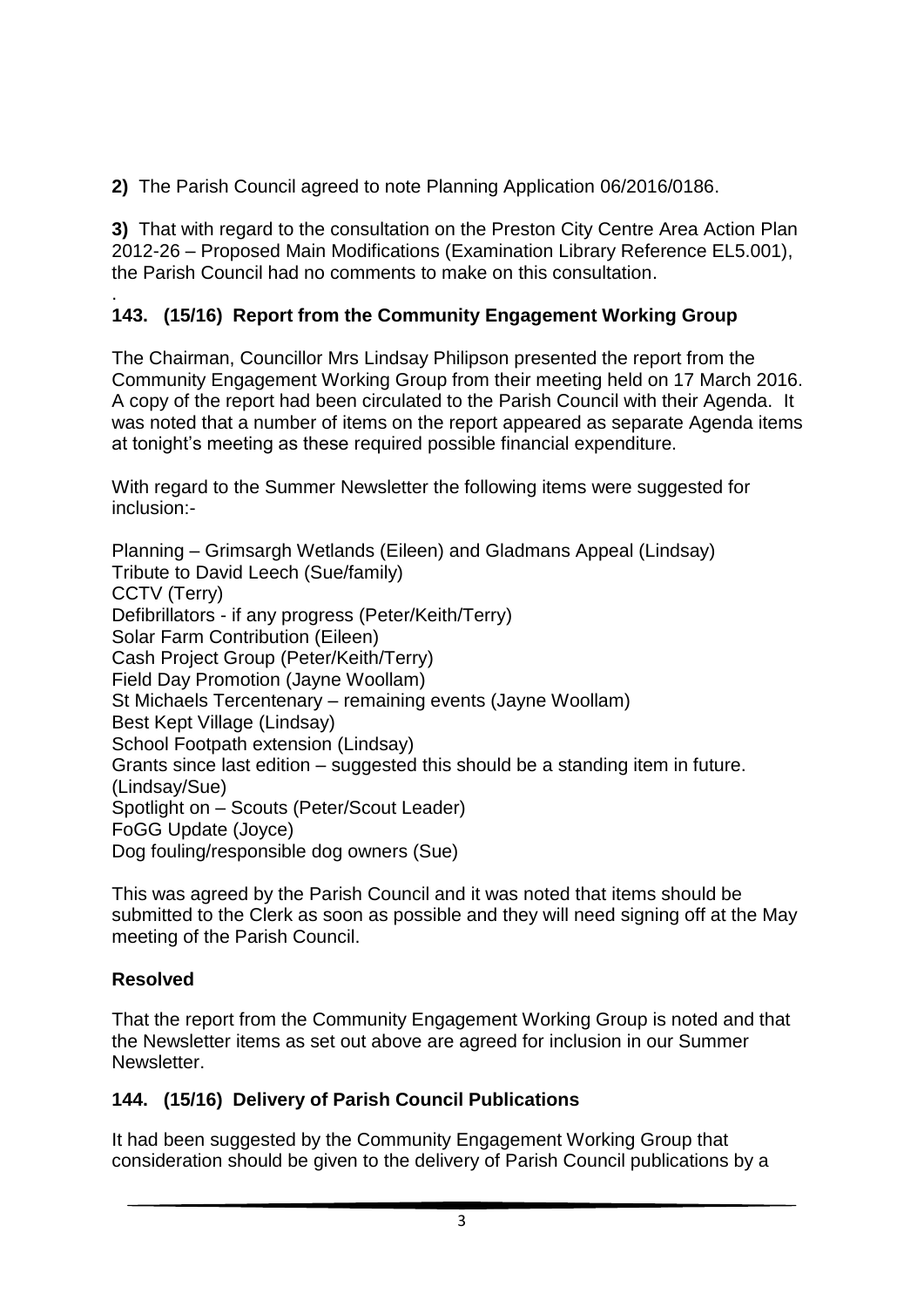delivery company in the event of people struggling to deliver the Parish Council Newsletter or urgent flyers etc. It was appreciated that at certain times it was difficult for all Members of the Parish Council to be available to deliver newsletters and flyers and sometimes when the weather was particularly bad this hindered delivery. Councillor Mrs Eileen Murray said she had raised this at a recent Preston Area Committee (PAC) meeting and all other Parish Councils present at that meeting used a separate company to deliver Parish Council communications. It was agreed that the Parish Council should obtain some quotes for delivering the Newsletter etc and that the Scouts could also be asked if they were willing to carry out delivery in exchange for a donation to their Group.

## **Resolved**

That the Parish Council obtains some quotes for the delivery of Newsletters/Flyers in the village, and that the Scouts are asked if they would be willing to delivery Parish Council communications in exchange for a donation to their Group.

## **145. (15/16) Website Maintenance**

It was noted that Councillor Mrs Eileen Murray had done an excellent job keeping our website up to date but she couldn't always devote all the hours needed due to work commitments. The Community Engagement Working Group had discussed the maintenance of our website at their recent meeting and they were suggesting that the Parish Council should ask Sally Gorton for a quote to maintain the website on a monthly basis on our behalf. This was agreed.

## **Resolved**

That Sally Gorton is asked for the cost of maintaining the Parish Council website on a monthly basis on our behalf.

## **146. (15/16) Friends of Grimsargh Green (FoGG)**

Councillor Mrs Joyce Chessell had asked for this item to be placed on the Agenda as she wanted to update the Parish Council on FoGG and also discuss a possible fence to be placed around the Village Green.

Councillor Mrs Joyce Chessell informed the Parish Council that Grimsargh St Michaels School had been involved in building a bug hotel on the Village Green and this had been a really enjoyable experience for the children.

With regard to protecting the Village Green from travellers and possible damage to the green, Councillor Mrs Joyce Chessell had been liaising with Preston City Council who was the owner of the land. A possible solution was the installation of a fence around the green and this would be made of resin for easy maintenance. There would also be drop down posts that would allow vehicles to use the green when needed such as for Field Day etc. Councillor Peter Burton asked about the possibility of boulders being placed around the green rather than a fence as this had been suggested at a previous meeting of the Parish Council. Councillor Mrs Joyce Chessell explained that boulders would be extremely expensive and concern had been expressed about their appearance. However she agreed that she would speak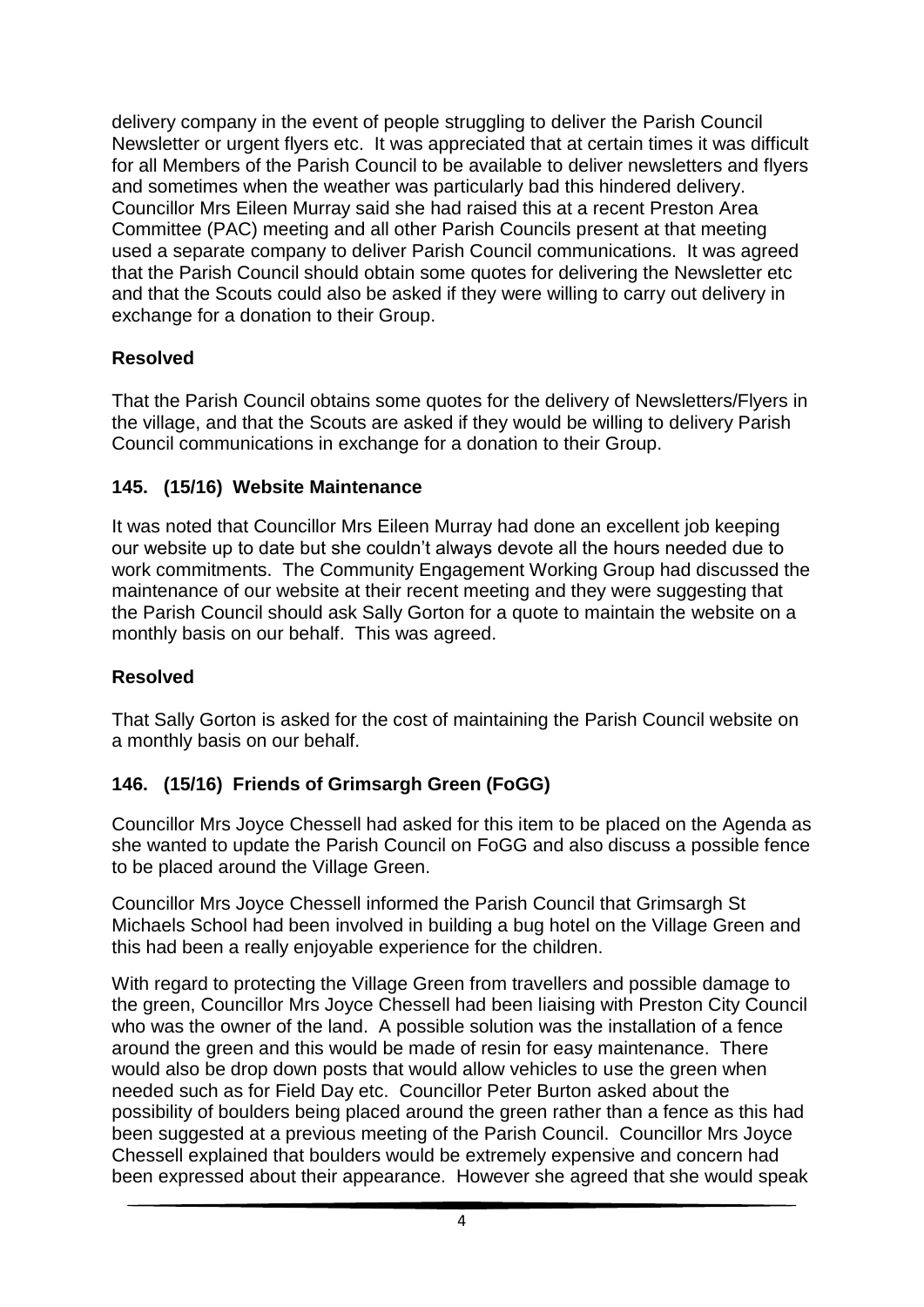to Preston City Council about this and also find out some costings. Councillor Mrs Joyce Chessell also explained to the Parish Council that she was still hopeful that the drainage project on the green would go ahead and they still had the £1,000 contribution given by the Parish Council to this project. However, she was also aware that Matt Kelly, the Head of Parks Department at Preston City Council was going to approach the Parish Council about the Parish Council assuming responsibility for maintenance of the Village Green. The Clerk confirmed that she had spoken to Matt Kelly about this and was waiting for further detailed information that could be presented to the Parish Council.

The Chairman, Councillor Mrs Lindsay Philipson thanked Councillor Mrs Joyce Chessell for her update and looked forward to receiving further information about the protection of the Village Green.

#### **147. (15/16) Provision of Defibrillators**

The Chairman, Councillor Mrs Lindsay Philipson explained to the Parish Council that this had been discussed at the Community Engagement Working Group and that Grimsargh appeared to be the only village that did not have a defibrillator.

Councillor Mrs Eileen Murray had suggested that a possible idea would be for the Parish Council to part fund three defibrillators in the village and local groups could apply to the Parish Council for part funding. It was important that any defibrillators were located in accessible places in the village.

It was agreed to find out the costs of three defibrillators and their cases and then this would be discussed further by the Parish Council.

#### **Resolved**

That the Clerk finds out the cost of three defibrillators and cases for the village and this would be discussed further at the next meeting of the Parish Council.

#### **148. (15/16) Bench for Nellie Carbis Millennium Woodland**

The Clerk reported that she had not ordered the bench as yet as she was awaiting the wording for the plaque from David Leech's family. However, this item had been placed on the Agenda because the Clerk had been approached by John Gornall the Tree Surgeon who was a friend of David's and he was willing to carve some appropriate wording on a piece of old wood from the woodland free of charge.

It was agreed that the Clerk would liaise with David's family/Steve Hutson and John Gornall to sort out the wording for the plaque/carving as appropriate.

## **149. (15/16) LALC Spring Conference 2016**

The Clerk reported that the LALC Spring Conference would be held on Saturday 14 May 2016 at the Leyland Hotel and there was no charge for attendance. The Chairman, Councillor Mrs Lindsay Philipson was unable to attend due to her commitment to the Best Kept Village Competition and it was therefore agreed that if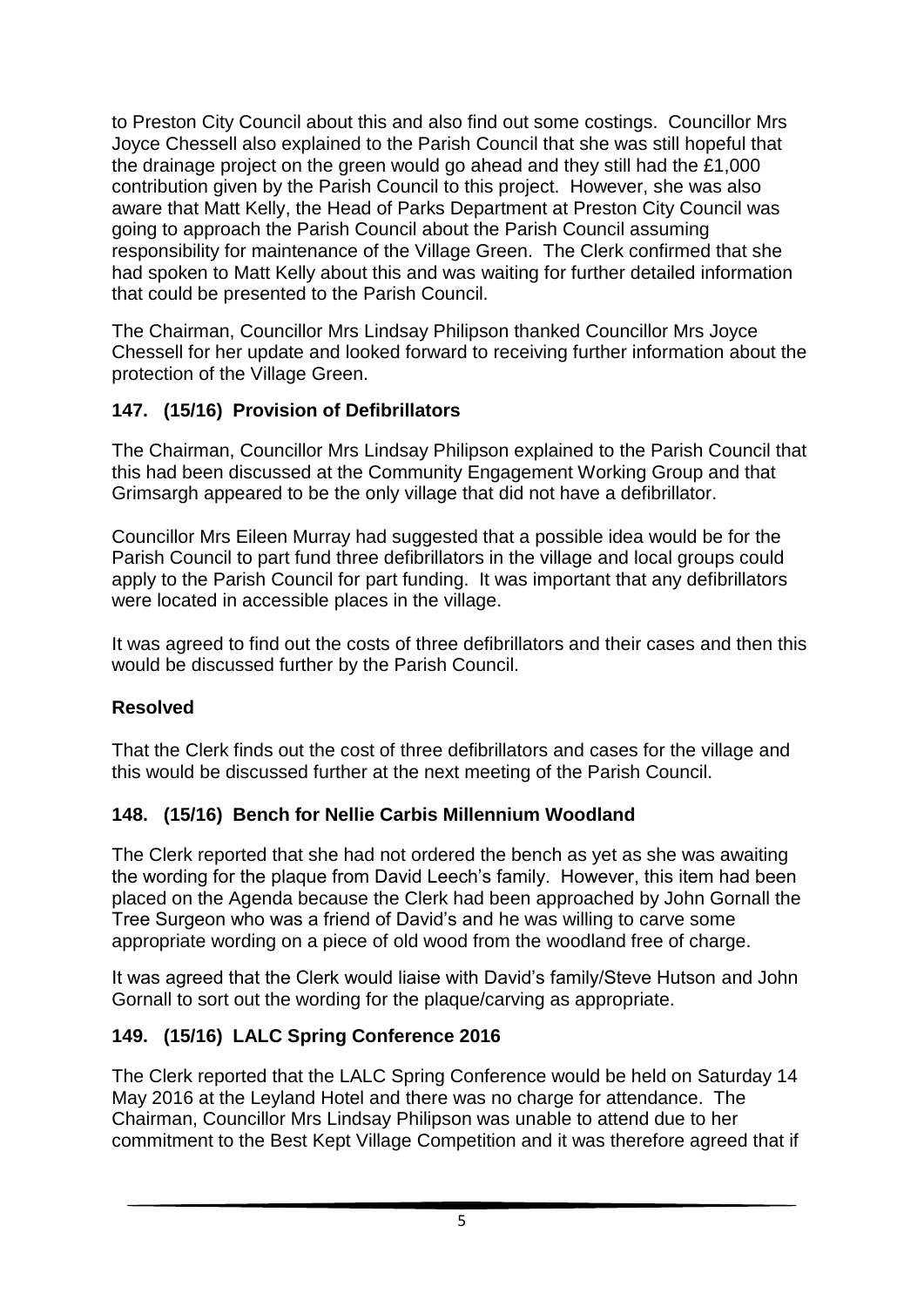anyone wished to attend they should inform the Clerk before 4 May then a place could be booked for them.

## **150. (15/16) Financial Matters and Banking**

It was noted that we had an estimated £36,729.35 in the bank as at 1 March 2016. We were still awaiting the April bank statement.

## **Resolved**

**1)** The following invoices were agreed for payment:-

1) GVCA for use of village hall for Parish Council meetings April – November 2015 - £90. (Cheque no 770).

2) Clerk, Sue Whittam, Salary 7, 14, 21, and 28 March 2016 (4 weeks £677.60 – tax and  $NI = £545.60$ . (Cheque no 771).

3) HMRC Q4 Tax and NI =  $£469.55$ . (Cheque no 772).

4) John Gornall for tree work on Nellie Carbis Millennium Woodland = £540.00. (Cheque no 773).

5) LALC Annual Subscription - £397.11. (Cheque no 774).

6) Adam Cooper Lengthsman's wages 47 hours at £13 per hour = £611. (Cheque no 775).

In addition four blank cheques were signed to cover payments in advance of the next meeting, which was later due to the elections.

# **151. (15/16) CCTV Project**

As referred to at the Annual Parish Meeting, the CCTV Project was almost at the stage of installation of the equipment and the Project was being coordinated by Councillor Terry Cryer. Councillor Terry Cryer had now obtained the signage that stated that CCTV was operating in the village and this was shown to the Parish Council. Councillor Cryer explained that some brackets were needed for the signs and it was agreed that these should be purchased by the Parish Council. The estimated cost was around £100.

With regard to the placing of the signs in the village, Councillor Terry Cryer agreed to liaise with PCSO David Reid and Lancashire County Council to ensure that the signage was placed in the appropriate location.

# **Resolved**

That the Parish Council agrees to purchase the brackets for the CCTV signs for the village at an estimated cost of £100.